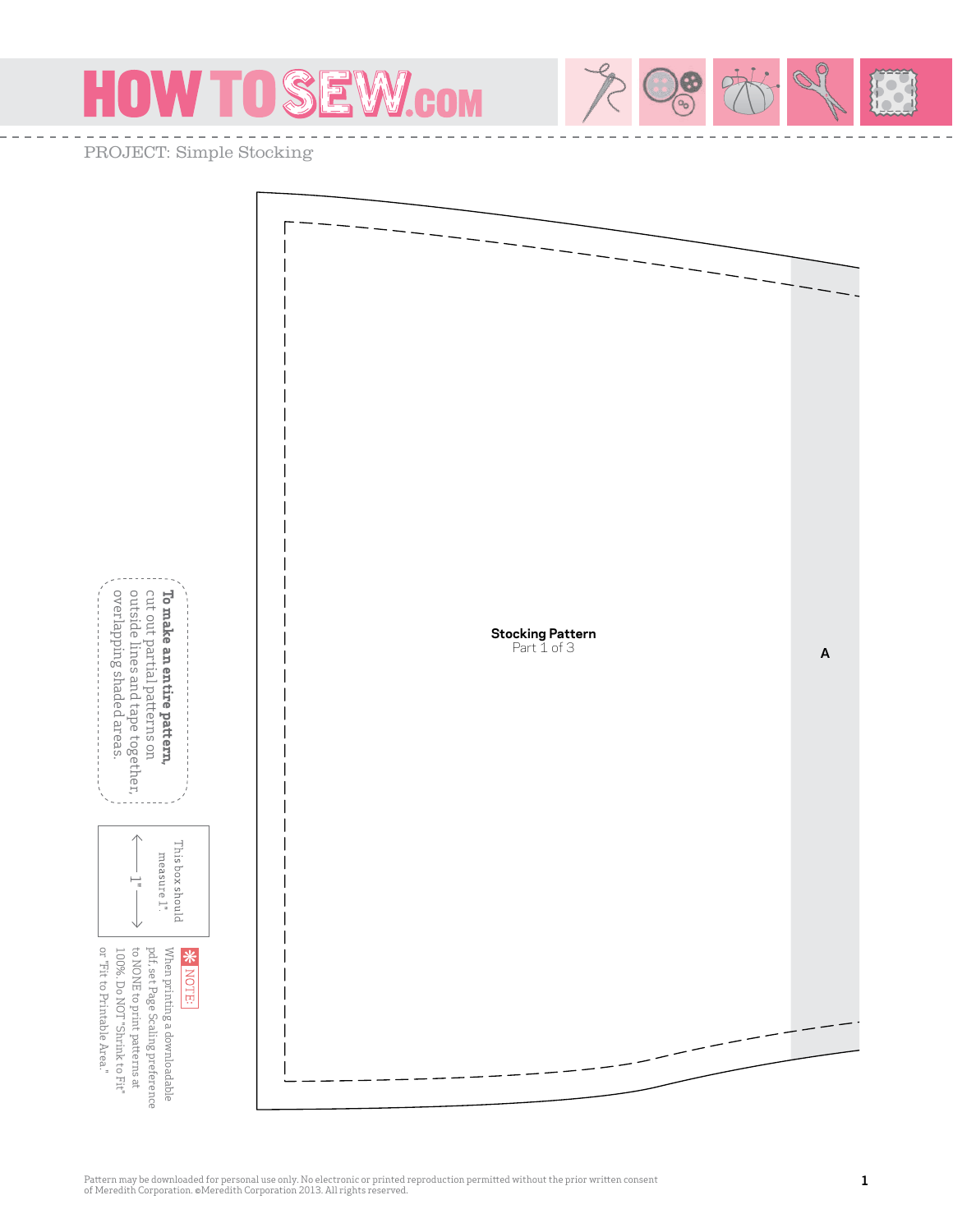

Pattern may be downloaded for personal use only. No electronic or printed reproduction permitted without the prior written consent of Meredith Corporation. ©Meredith Corporation 2013. All rights reserved.